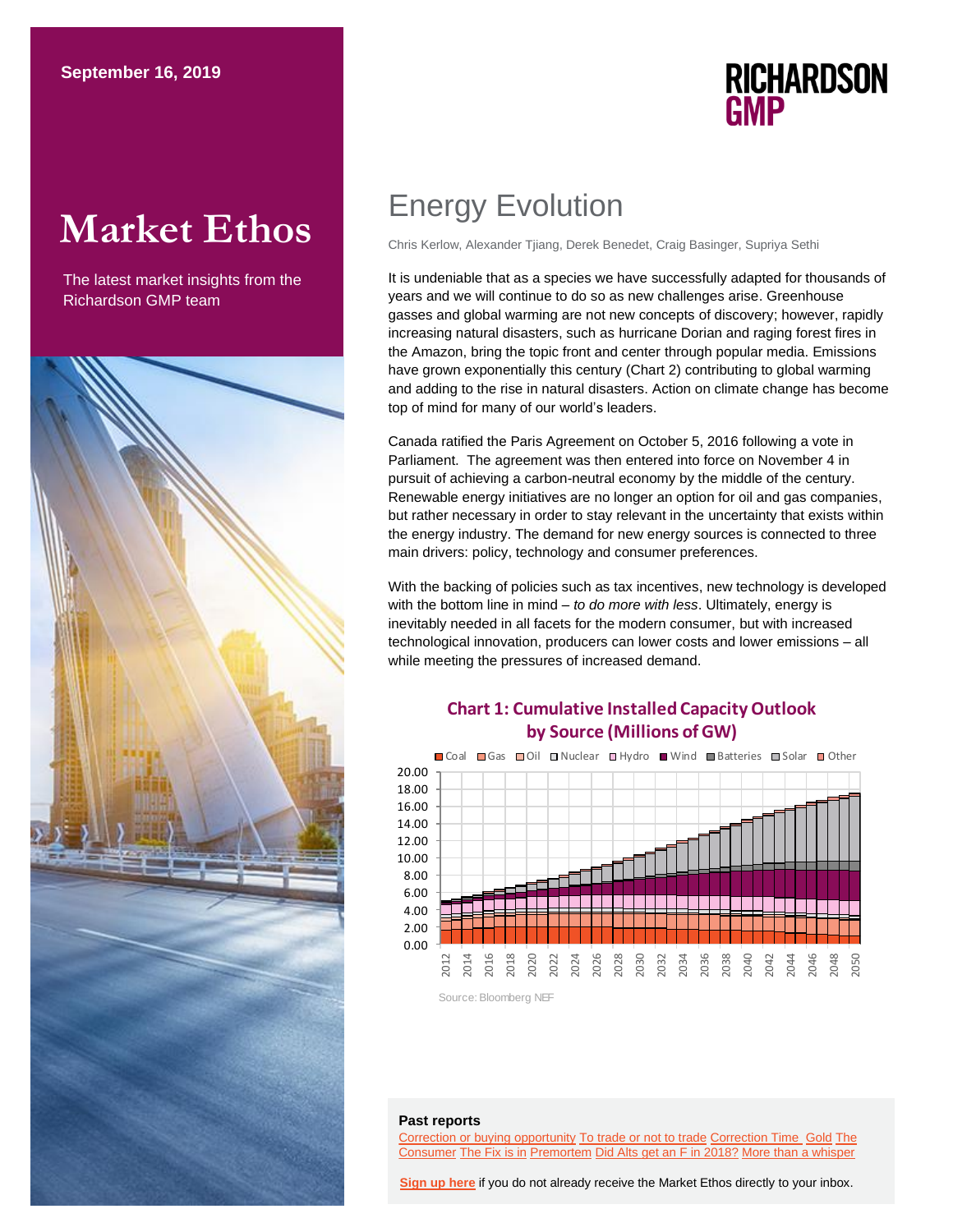Growing global prosperity and the expected growth in population is only going to increase energy reliance (Chart 1). Alternative sources of power are gaining ground on hydrocarbons, but the world still deeply depends on oil, coal and natural gas for roughly 80% of energy consumption.

#### **The sector is shrinking but demand is growing**

The relative size of the energy sector in North America has been decimated in the past 10 to 15 years (Chart 3). However, the biggest hurdle for traditional exploration and production companies, particularly in Canada, is not coming from the threat of alternative fuels but their inability to get product to market fast enough. This is due to the discrepancy between cost of production and efficiency versus the rate of consumption. In North America there are currently 153 proposed pipelines but, over the past decade, very few have been completed, with the big three – Keystone XL, Trans Mountain and Line 3 – all still in limbo.

Resistance to construct new pipelines has come from a variety of stakeholders and has likely cost Canada an opportunity to become a world leader in liquified natural gas as global conglomerates, Shell, ConocoPhillips, Statoil ASA and Total SA have backed away from investing in major export terminal projects. In 2017 alone, foreign oil majors sold over \$23 billion in Canadian assets (Reuters). This has added to the woes of the energy sector, which has seen its prominence on the TSX halve in the last 13 years despite oil prices being within a few dollars of where they were at the start of 2006.

The lack of investment has further challenged smaller players, which were relying on take-away capacity and foreign investment for future growth. That might present an opportunity for consolidation; unfortunately, with a pending federal election, foreign corporations have been slow to act.

It is undoubtably a challenging environment for the sector, but innovation has been flourishing and incumbents are embracing change[. EOG Resources Inc. recently](https://www.reuters.com/article/us-usa-oil-electric-fracturing-focus/low-cost-fracking-offers-boon-to-oil-producers-headaches-for-suppliers-idUSKCN1VX112)  [completed its latest well using a new technology developed by a small services firm](https://www.reuters.com/article/us-usa-oil-electric-fracturing-focus/low-cost-fracking-offers-boon-to-oil-producers-headaches-for-suppliers-idUSKCN1VX112)  [that promises to slash the cost of each well by up to \\$350K, with a system called](https://www.reuters.com/article/us-usa-oil-electric-fracturing-focus/low-cost-fracking-offers-boon-to-oil-producers-headaches-for-suppliers-idUSKCN1VX112)  [electric fracking.](https://www.reuters.com/article/us-usa-oil-electric-fracturing-focus/low-cost-fracking-offers-boon-to-oil-producers-headaches-for-suppliers-idUSKCN1VX112) On September 10, Suncor announced it is investing \$1.4 billion to convert two coke-fired boilers with cogeneration units at its oilsands base plant to make it more energy efficient as well as improve cash flow.

In May, BP PLC shareholders voted for the company to issue a report on how each new project will align with the Paris Accord. Last week, CEO Robert Dudley announced BP will sell some oil projects and curb the development of others to meet the Paris standards. A report will be issued at the next AGM in 2020. "Our strategy is to produce advantaged barrels, which involves considering factors like whether they are economic to produce, low risk to bring to market and lower carbon from an emissions standpoint," Dudley said.

Exxon Mobile is also joining in and has committed a billion dollars of capital to alternative energy research.

The shift away from its core business is a signal that big oil sees a growing threat but is also willing to capitalize on the opportunities in alternative fuel sources. The price of renewable energy is slowly declining over time, whereas oil has been consistently volatile. This makes it easier for purchasing managers to make investment decisions based on renewable energy forecasts. Transportation costs of energy are also much lower for electricity than crude oil or gas. Bloomberg data estimates cumulative capacity installed will go from 6.8 million gigawatts today to 17.5 million gigawatts by midway through the century.







**Chart 3: Energy Has Lost Its Share in Canada and U.S. Indices**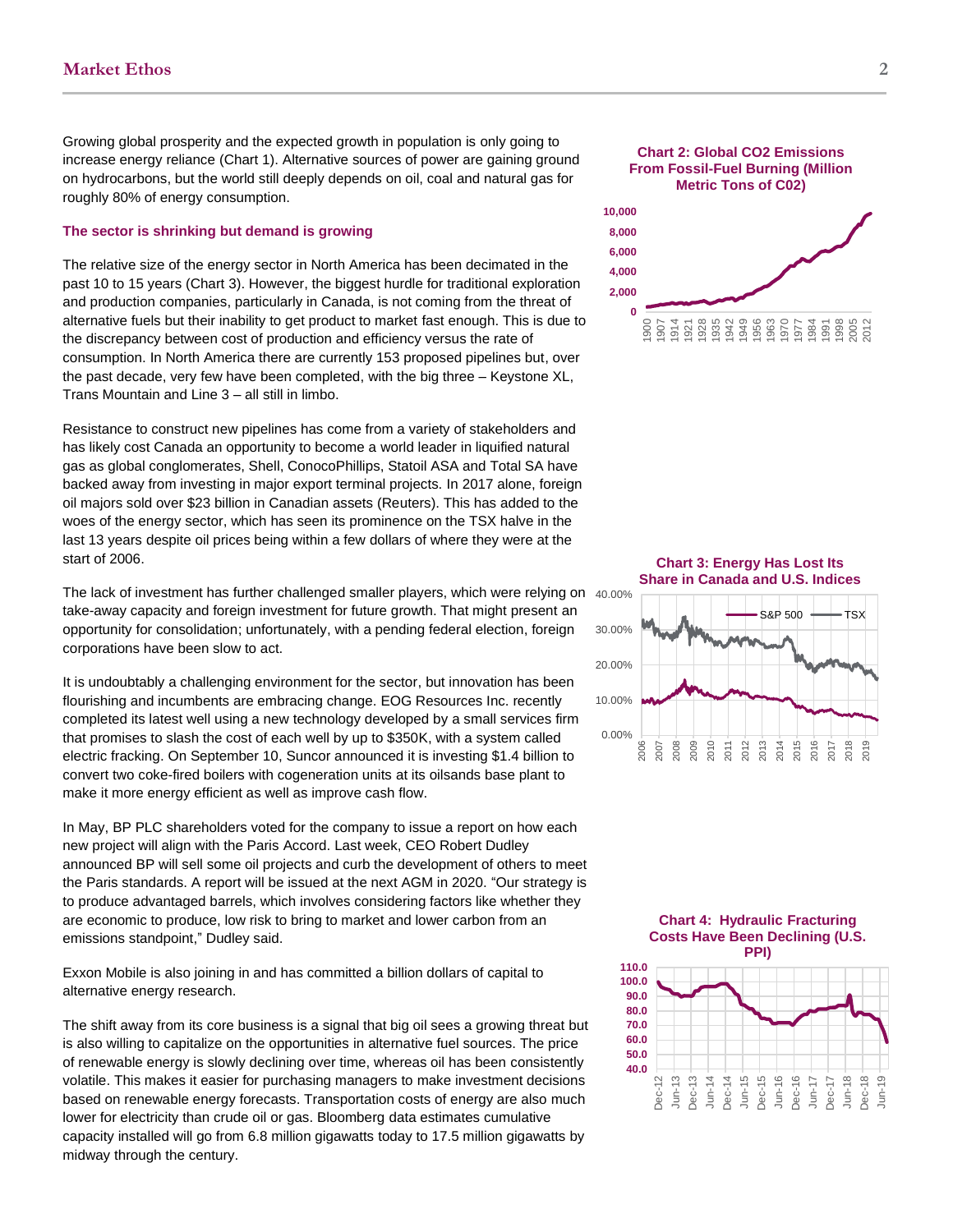#### **Change is coming, but it will take time**

Current energy infrastructure globally has been built out around oil, refineries and gasoline. Some 36% of demand for crude oil is accounted for from vehicle categories susceptible to electrification. Demand for electric vehicles is still impeded by a higher sticker price for fully electric to internal combustion engines (ICE). Without subsidies, that divide is likely to persist until midway through the next decade. That equates to a highly defendable position for oil and ICE vehicles over the medium term.

It is worth noting that technological developments and cost reductions are not just happening on the renewable side. As previously discussed, the cost of extracting oil has been falling precipitously over the past decade because of things like steamassisted gravity drainage (SAGD) and fracking (Chart 4). This has made resources that were once considered unfathomable to extract now economical. Innovation is likely to sustain the moat of hydrocarbon fuel sources for years to come.

In addition to scale, convenience provides a massive moat around the oil industry. Solar and wind in particular have immense storage issues when the sun isn't shining, and the wind isn't blowing. Oil can be there for when you need it and it is; with the push of a button, an oil trader can access thousands of barrels of oil. Renewable sources will need to drastically increase scale before they pose a formidable threat to oil (Chart 5). Bloomberg is estimating enormous growth in the install base off wind, solar, battery and other renewable sources over the coming decades as the cost of such technology continues to fall. (Chart 6)

The infrastructure already in place for the oil industry and environmental advantage of renewable energy are both undeniable comparative advantages. Oil projects go through a life cycle - investment, slow output, increasing output, falling output and obsolescence. So that means every year replacements need to take place to maintain global production. A report from Wood Mackenzie shows that even with no growth there is going to be a need for 16 million barrels a day of oil that has yet to be discovered. However, if the world expedites carbon cuts, that demand could be cut by 67%, allocated to alternative fuel sources.

The average reserve-to-production ratio is about 10 years for oil projects and 25 years for wind and solar, according to BNP Asset Management. Looking at the total spend in 2018 on gasoline mobility, BNP estimates that over the next 25 years about \$25 trillion will be spent on similar efforts. The estimate for renewables to compete with the enhanced network infrastructure to match that level of spending will only take \$4.6-5.2 trillion.

#### **Conclusion**

Energy demand is not waning, only growing; but as a society, we are becoming more cognizant of our carbon footprint and looking to *do more with less*. Big oil has recognized this and is trying to get ahead of the curve to maintain its dominance in the industry. As professional investors, we are evaluating the landscape on a daily basis, looking for companies that are embracing change and poised to grow and capitalize on the increasing shifts in demand.